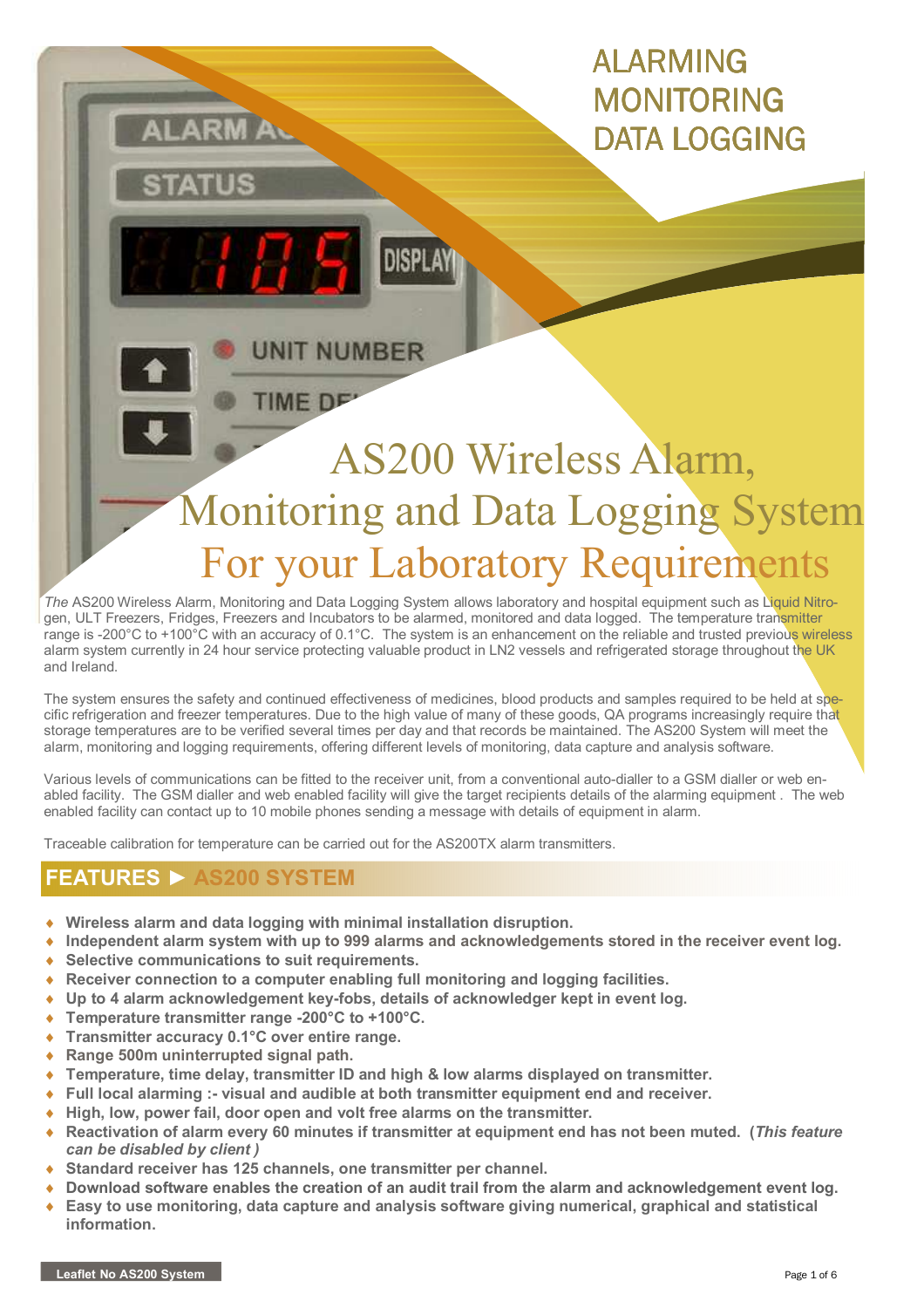### AS200TX ► ALARM & DATA TRANSMITTER

- ♦ . ♦ Compact size. 110H x 65W x 27D (mm)
- ◆ Simple to use.
- ♦ Inputs available : Temperature and Volt Free Contact. (4-20mA option)
- ♦ Temperature range –200°C to +100°C.
- Temperature transmitter resolution 0.1°C.
- Range 500m uninterrupted signal path.
- Temperature transmitter accuracy better than 0.1°C across the full range.
- ♦ Front panel display of I/P1 temperature, time delay, unit number ID and alarm parameters.
- Temperature high and low alarms.
- ♦ Audible and visual indication of an alarm.
- Adjustable time delay for temperature alarm. (0 to 90 minutes)
- Mains power failure alarm.
- ♦ Alarm information communicated with receiver AS200RX, giving details of transmitter unit and fault.
- Status and alarm indication on transmitter.
- Temperature, high & low alarms and delay time data transmitted every 30 minutes. This increases to every 10 minutes when in alarm. (Increased frequency data transmitters available)
- ♦ System self test.
- Easy calibration procedure / Auto calibration reminder customer set. Settings ; none, 6 months or 1 year.
- Rubber holster for easy installation and positioning.
- Traceable calibration for temperature can be carried out for the AS200TX alarm transmitters

#### Alarms

In the event of an alarm activation at the transmitter it will display the alarm input and the audible alarm will be activated. The AS200RX receiver displays both the unit number and input of the transmitter in the alarm condition; these details will be time and date stamped. Any communications equipment attached to the receiver will be activated immediately or after a programmable window of 10 minutes.

The system has a reactivation circuit which will re-alarm at the receiver after 1 hour if the transmitter in alarm has not been muted. This stops alarms being ignored as the user must mute the transmitter at the equipment end. The reactivation facility can be disabled or enabled at the receiver.

#### Temperature Range

The temperature range of the transmitter is –200°C to +100°C with an accuracy of 0.1°C across the entire range. This makes the transmitter suitable for many types of equipment from LN2 to incubators.

#### Front Panel Display

The front panel display shows the unit number of the transmitter, time delay or temperature of input 1. When in an alarm condition the display toggles between alarm I/P and variable selected. The status led indicates the current condition of the transmitter and the alarm active led flashes brightly in an alarm condition.

#### High and Low Alarm

A single high and low alarm can be set for I/P1 and I/P2, these parameters can easily be displayed.

#### Delay Time

A single delay time can be set for I/P 1 and I/P 2 ranging from 0 to 90 minutes, these parameters can easily be displayed. Input 3 has a fixed delay time of 10 minutes.

#### Inputs

Up to three inputs are available on the transmitter. A common configuration would be to use input 1 to monitor the air temperature of the equipment, input 2 is used to monitor the sample temperature and input 3 to monitor the door open / closed condition. This configuration of the inputs will give maximum protection and temperature data for the sample will be recorded as well as the air temperature if logging is employed on the system.

Input 1 : This is for temperature and the value can be displayed on the transmitter. This input sends its temperature value to the receiver so it can be monitored and logged if required. (4 to 20mA input available to monitor other sensors)

Input 2 : This is for temperature. This input sends its temperature value to the receiver so it can be monitored and logged if required. (This input is an option)

Input 3 : This is a volt free contact, closed in the OK condition and open in the alarm condition. (This input is an option)

### **Output**

One relay output is available on the transmitter. This output is volt free and is configured in the open position when not in the alarm condition, changing to the closed position in the alarm condition. The relay will remain energised when in the alarm condition until the mute switch is depressed on the transmitter. (This output is an option)

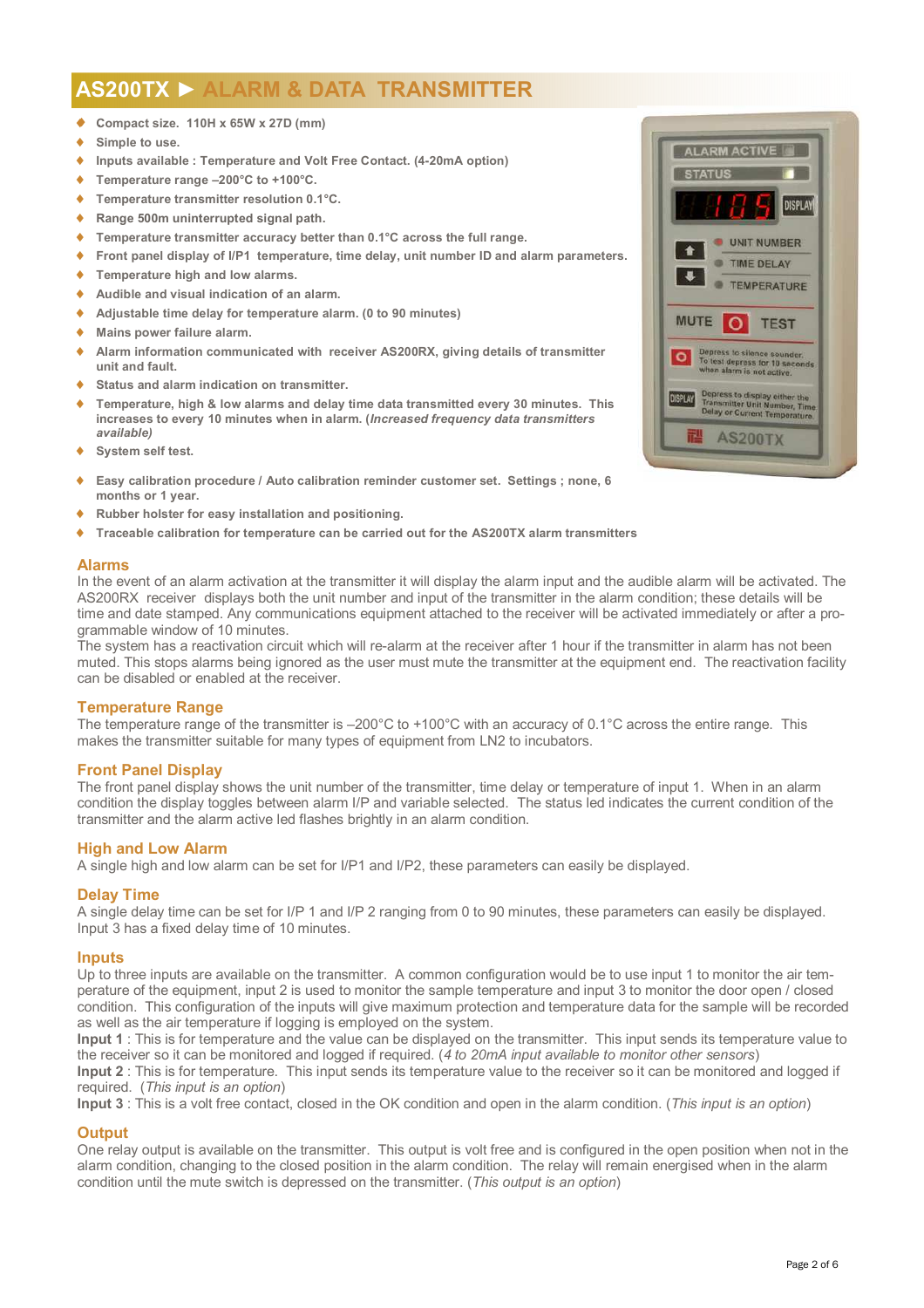#### Power Failure Alarm

If power failure is detected for longer than 10 minutes the transmitter will activate a power failure alarm at the transmitter and receiver.

#### **Calibration**

The temperature transmitter has been designed to have an easy calibration procedure. The transmitter display will show a calibration reminder automatically which is customer enabled. The reminder can be set for intervals of 6 or 12 months or be disabled. Traceable calibration for temperature can be carried out for the AS200TX alarm transmitters. Test temperatures at +50.0°C, 0.0°C and -50.0°C can be simulated on transmitter input 1 to test the alarm. The fob temperature simulator is attached to a connector inside the transmitter unit and a temperature probe bypass switch is thrown. The simulated temperature is selected and will be shown on the display. If this temperature is out with the alarm limits it will activate the relevant alarm after the time delay.

#### Data Logging & Monitoring

Data logging and monitoring from AS200TX transmitters are possible with the AS200RX receiver when used in conjunction with a computer and AS200-SW software. The data collected for each transmitter is as follows :- Tx Unit Number, Tx Serial Number, Temperature I/P1, Temperature I/P2, Volt Free Contact I/P3, High Alarm, Low Alarm and Delay Time. Alarm status of I/P1, I/P2, I/P3, AC power and low battery are also displayed.

### AS200TS ► TEST TEMPERATURE FOB



Test temperatures at +50.0°C, 0.0°C and -50.0°C can be simulated on transmitter input 1 to test the alarm. The fob temperature simulator is attached to a connector inside the transmitter unit and a temperature probe bypass switch is thrown. The simulated temperature is selected and will be shown on the display. If this temperature is out with the alarm limits it will activate the relevant alarm after the time delay.

The resistance to simulate 0.0C is supplied with a traceable calibration certificate. This can be used to calibrate the AS200TX transmitter.

### AS200RX► ALARM & MONITORING RECEIVER

- ♦ Compact size. 195H x 100W x 60D (mm)
- ♦ Simple to use.
- ◆ 125 Channels, one transmitter per channel.
- ♦ Additional receivers can be added to expand system.
- ♦ Two line LCD display of alarms giving details of the transmitter unit and fault.
- ♦ Up to 999 alarms and acknowledgements can be stored in the receiver event log.
- ♦ All alarms and acknowledgements are time and date stamped in event log.
- ♦ Acknowledged by individually unique user key-fob.
- ♦ Up to four individually named user key-fobs available.
- ♦ Reactivation of alarm at the receiver every hour if alarm is not muted at transmitter. (This feature can be disabled by client )
- Add / remove transmitters by a simple press of one button & administrators key-fob.
- ♦ Audible alarm.
- ♦ Programmable alarm communications window of 10 minutes.
- ♦ Auxiliary Volt Free Contact : Common, Normally Open, Normally Closed.
- ♦ Power failure alarm.
- ♦ Rechargeable battery backup.
- ♦ Selectable communications available, conventional auto-dialler, GSM dialler and web enabled facility.

#### Alarms

Once an alarm is generated from an AS200TX transmitter the AS200RX will display and sound an alarm. The display will show the unit number of the transmitter, I/P and time & date it was received. The audible alarm can be muted but a user keyfob must be used to clear the alarm from the screen.

#### Acknowledgement Key-Fobs

Up to four individually named user key-fobs are available. Key-fob user 1 is designated the administrators key-fob. The administrators key-fob can add and remove transmitters from the system and clear the alarm log. The remaining user key-fobs will only acknowledge alarms.

#### Alarm Log / Display

The receiver alarm log will store up to 999 alarm and acknowledgement details. Each alarm and acknowledgement is time & date stamped and can be downloaded to a computer to create an audit trail.

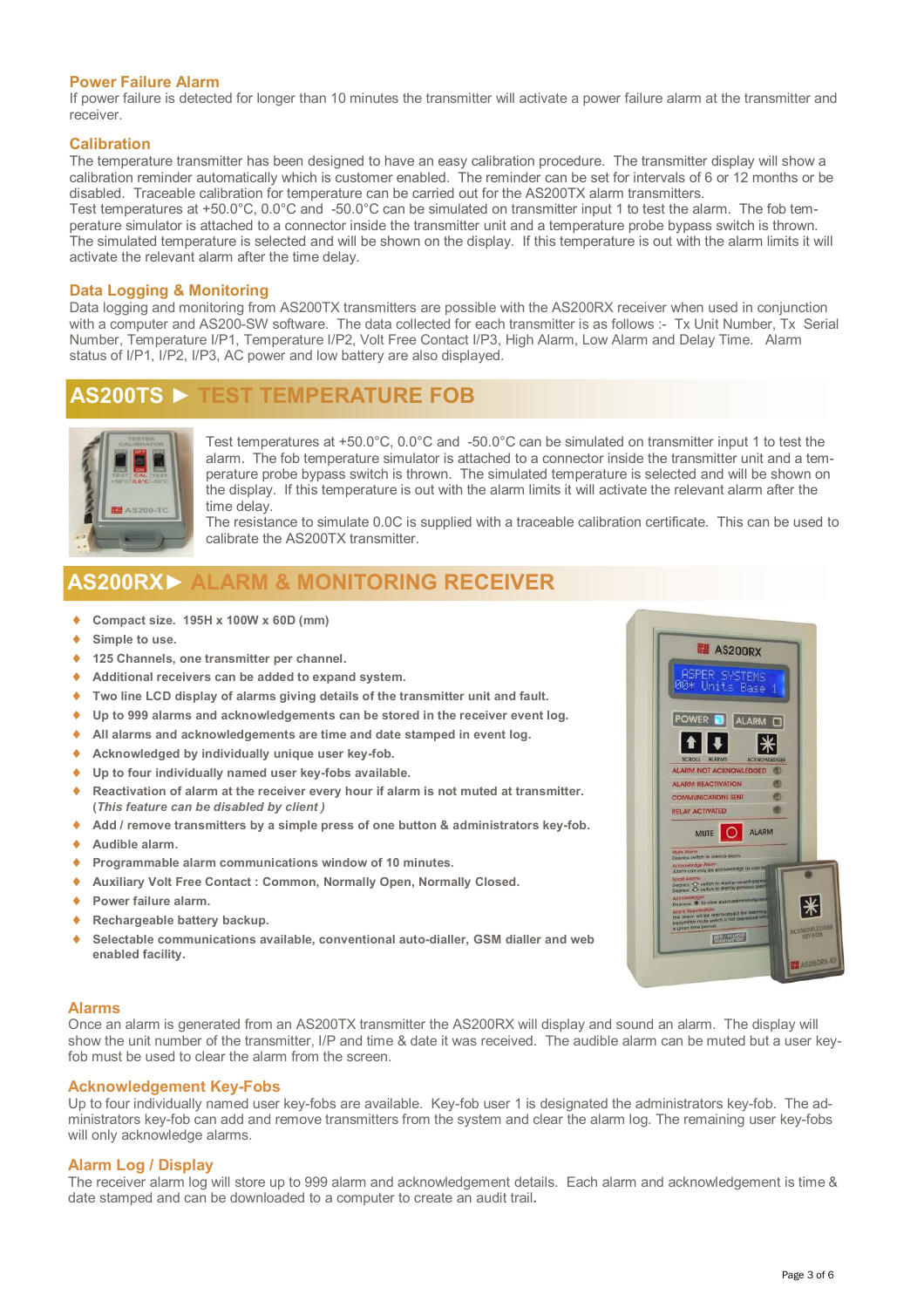#### **Communications**

Selectable communications are available including conventional auto-dialler, GSM dialler and web enabled facility. The GSM or web enabled facility can be used in conjunction with a conventional auto dialer.

#### Receiver Setup Software

Simple to use software allows the administrator to setup the time, date and ke Key-fob user number 1 is designated as the administrators key-fob and has unique functions.

#### Alarm log Software

Download and view software enables the creation of an audit trail from the al edgement event log. The receiver will store up to 999 alarm events and can

The receiver setup and alarm log software is supplied with the receiver 副 as standard issue.

#### Monitoring, Data Capture & Analysis of Data

Monitoring, data capture and analysis from AS200TX transmitter is possible with the AS200RX receiver when used in conjunction with a computer and AS200-SW software.

The data collected from each transmitter is as follows :- Unit Number, Unique Serial Number, Temperature I/P1, Temperature I/P2, Volt Free Contact I/P3, High Alarm, Low Alarm and Delay Time. Alarm status of I/P 1, I/P 2, I/P 3, AC power and low battery are also displayed.

The transmitter will update the computer every 30 minutes with the data. This increases to every 10 minutes when the transmitter is in an alarm condition. Faster data collection available on request.

| Time and Date<br>hh<br>mm<br>d key-fob user names.<br>$05 - $<br>$14 -$<br>Set<br>as unique functions.<br>dd<br>mm<br>yy<br>$05 -$<br>$10 - 1$<br>$06 +$<br>e alarm and acknowl-<br>Keyfob User<br>an be downloaded,<br>ï.<br>1<br>234<br><b>LAS200RX ALARM LOG</b><br>Created 10/11/2005<br>09:49:36 File<br>Name<br>Set<br>T Watson<br><b>IX UNIT ALARM TYPE DATE</b><br>ALARM No.<br>136<br>1/P1<br>10<br>22/09/05<br>Download Memory<br>137<br>10<br>1/P1<br>22/09/05<br>138<br>10<br>1/P2<br>22/09/05<br>Download<br>View<br>139<br>10<br>1/P2<br>22/09/05<br>140<br>10<br>1/P1<br>22/09/05<br>141<br>10 <sup>1</sup><br>14:24<br>1/P1<br>22/09/05<br>23/09/05<br>P Herd<br>142<br>10<br>1/P2<br>22/09/05<br>14:39<br>23/09/05<br>J Smith<br>143<br>10<br>1/P1<br>14:54<br>22/09/05<br>23/09/05<br>R Jones<br>144<br>10<br>1/P1<br>22/09/05<br>14:55<br>23/09/05<br>R Jones<br>145<br>10<br>1/P2<br>22/09/05<br>15:09<br>23/09/05<br>J Smith<br>146<br>10<br>1/P1<br>22/09/05<br>15:45<br>23/09/05<br>P Herd<br>147<br>10<br>1/P2<br>22/09/05<br>15:54<br>23/09/05<br>J Smith<br>148<br>10<br>1/P2<br>22/09/05<br>16:04<br>23/09/05<br>R Jones |  | ווטו ו איונו ו טו טיסו ואיטו ומו |  | Connected | Connect |  |
|-----------------------------------------------------------------------------------------------------------------------------------------------------------------------------------------------------------------------------------------------------------------------------------------------------------------------------------------------------------------------------------------------------------------------------------------------------------------------------------------------------------------------------------------------------------------------------------------------------------------------------------------------------------------------------------------------------------------------------------------------------------------------------------------------------------------------------------------------------------------------------------------------------------------------------------------------------------------------------------------------------------------------------------------------------------------------------------------------------------------------------------------------------|--|----------------------------------|--|-----------|---------|--|
|                                                                                                                                                                                                                                                                                                                                                                                                                                                                                                                                                                                                                                                                                                                                                                                                                                                                                                                                                                                                                                                                                                                                                     |  |                                  |  |           |         |  |
|                                                                                                                                                                                                                                                                                                                                                                                                                                                                                                                                                                                                                                                                                                                                                                                                                                                                                                                                                                                                                                                                                                                                                     |  |                                  |  |           |         |  |
|                                                                                                                                                                                                                                                                                                                                                                                                                                                                                                                                                                                                                                                                                                                                                                                                                                                                                                                                                                                                                                                                                                                                                     |  |                                  |  |           |         |  |
|                                                                                                                                                                                                                                                                                                                                                                                                                                                                                                                                                                                                                                                                                                                                                                                                                                                                                                                                                                                                                                                                                                                                                     |  |                                  |  |           |         |  |
|                                                                                                                                                                                                                                                                                                                                                                                                                                                                                                                                                                                                                                                                                                                                                                                                                                                                                                                                                                                                                                                                                                                                                     |  |                                  |  |           |         |  |
|                                                                                                                                                                                                                                                                                                                                                                                                                                                                                                                                                                                                                                                                                                                                                                                                                                                                                                                                                                                                                                                                                                                                                     |  |                                  |  |           |         |  |
|                                                                                                                                                                                                                                                                                                                                                                                                                                                                                                                                                                                                                                                                                                                                                                                                                                                                                                                                                                                                                                                                                                                                                     |  |                                  |  |           | 08:45   |  |
|                                                                                                                                                                                                                                                                                                                                                                                                                                                                                                                                                                                                                                                                                                                                                                                                                                                                                                                                                                                                                                                                                                                                                     |  |                                  |  |           | 08:45   |  |
|                                                                                                                                                                                                                                                                                                                                                                                                                                                                                                                                                                                                                                                                                                                                                                                                                                                                                                                                                                                                                                                                                                                                                     |  |                                  |  |           | 08:45   |  |
|                                                                                                                                                                                                                                                                                                                                                                                                                                                                                                                                                                                                                                                                                                                                                                                                                                                                                                                                                                                                                                                                                                                                                     |  |                                  |  |           | 08:45   |  |
|                                                                                                                                                                                                                                                                                                                                                                                                                                                                                                                                                                                                                                                                                                                                                                                                                                                                                                                                                                                                                                                                                                                                                     |  |                                  |  |           | 08:45   |  |
|                                                                                                                                                                                                                                                                                                                                                                                                                                                                                                                                                                                                                                                                                                                                                                                                                                                                                                                                                                                                                                                                                                                                                     |  |                                  |  |           | 08:45   |  |
|                                                                                                                                                                                                                                                                                                                                                                                                                                                                                                                                                                                                                                                                                                                                                                                                                                                                                                                                                                                                                                                                                                                                                     |  |                                  |  |           | 08:45   |  |
|                                                                                                                                                                                                                                                                                                                                                                                                                                                                                                                                                                                                                                                                                                                                                                                                                                                                                                                                                                                                                                                                                                                                                     |  |                                  |  |           | 08:45   |  |
| 10<br>149<br>1/P1<br>22/09/05<br>16:24<br>23/09/05<br>R Jones                                                                                                                                                                                                                                                                                                                                                                                                                                                                                                                                                                                                                                                                                                                                                                                                                                                                                                                                                                                                                                                                                       |  |                                  |  |           | 08:45   |  |

LAS200RX

 $\Box$ lnix

### COMM ► COMMUNICATIONS FOR THE AS200 RECEIVER

Several types of communications can be fitted to the receiver unit, from a conventional auto-dialler to a GSM dialler or web enabled facility. The GSM dialler and web enabled facility will give the target recipients details of the alarming equipment . An auto-dialler and web enabled dialler or GSM dialler can be connected to one AS200RX.

#### WEB ENABLED DIALLER

| <b>KENTUCK</b><br><b>IN ES100DR</b> |
|-------------------------------------|
| <b>DIALLER UNIT</b>                 |
| THAT THE WALE BETWEEN               |
| <b>STATES IN THE REAL PROPERTY</b>  |
| POWER ! SPINNER HOME                |
|                                     |
| <b>SHEET</b>                        |
|                                     |
|                                     |
| <b>Early Earnester</b>              |
| <b>COLLEN</b><br><b>HA</b><br>PETN. |

The web enabled dialler allows the user to allocate a mixture of up to 10 mobiles and emails to be contacted in the event of an alarm. Only the targeted personnel for a particular piece of equipment will be contacted in the event of an alarm. The targeted message will contain the unit number, alarm and a brief description.



Note : Requires a dedicated telephone line and uses premium number when an alarm call is made.

#### GSM DIALLER

The GSM dialler allows the user to allocate a mixture of up to 5 mobiles or land lines to be contacted in the event of an alarm. The unit can be set up to target individual personnel for a particular piece or group of equipment in the event of an alarm. The targeted message will contain the unit number, alarm and a brief description. The system employs an acknowledgment procedure with a 3 digit pin.

#### AUTO DIALLER



If simpler communications are required a speech dialler unit can be fitted to the receiver. Power for the speech dialler and alarm trigger is obtained from the receiver. This ensures that, even during a mains power cut, the equipment will still detect an alarm condition and dial out.

The Speech Dialler Unit accepts one input from the receiver, which causes corresponding messages (A,) to be sent out to pre-arranged telephone numbers.

Telephone Numbers: 4 or 10 different telephone numbers. Messages: . The phrase can be up to 40 seconds long.

Acknowledgement : This is achieved by pressing the number [8] on their telephone keypad, this prevents further calls being initiated.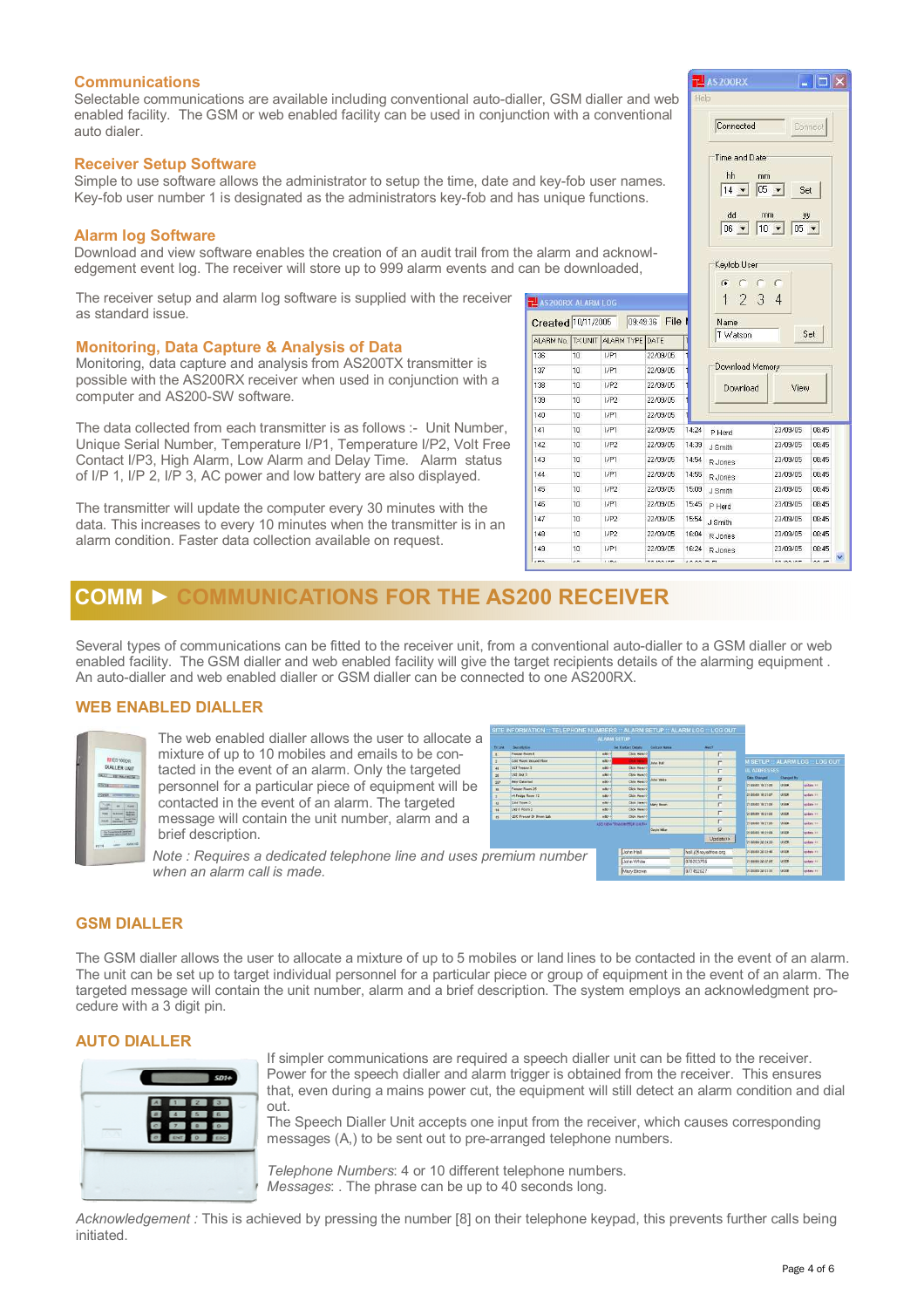### AS200TR ► TRANSCEIVER

The transceiver unit is used to increase the distance between a transmitter and the receiver, if required. Transceivers can be used in series allowing very large distances to be achieved. The specified range for a transceiver is 500m uninterrupted signal path. This distance will be reduced in buildings especially if their construction is of concrete and steel.

- ♦ Compact Size.
- ♦ Simple to use.

The transceiver is powered by an external DC supply and has a rechargeable battery fitted as standard. If power fail is detected on the transceiver an alarm will be sent to the receiver initiating an alarm condition.

# AS200-SW ► MONITORING, DATA CAPTURE & ANALYSIS SOFTWARE

When the AS200RX receiver is connected to a computer the AS200-SW monitoring and data capture software enables the display and logging of all the information sent from the AS200TX transmitters. The data is sent from the transmitters every 30 minutes, increasing to a frequency of every 10 minutes when in an alarm condition.

The information sent from each transmitter includes the following :- transmitter number, transmitter serial number, value input 1 (I/P1), value input 2( I/P2), value input 3 (I/P3), high alarm set-point, low alarm set-point, delay time and time of last update. The alarm status of I/P1, I/P 2, I/P 3, mains power and low battery are also displayed.

The data is recorded in a CSV and PSA file format. The PSA file is encrypted and can only be decoded and read by the AS200-SW analysis software. The CSV file can be read in both the AS200-SW software or Excel. A set of new CSV and PSA files are generated every day to make record archiving simple.

The analysis software can display all the data recorded within the selected files or can filter data between dates and times to customers requirements.

 $\frac{2}{2}$ 

### MONITORING, DATA CAPTURE SOFTWARE

- ♦ Display and logging of all the information sent from the transmitters.
- Data is updated every 30 minutes from each transmitter, increasing to every 10 minutes when in an alarm condition.
- Information sent from each transmitter includes the following :- transmitter number, transmitter serial number, value I/P1, value I/P2, value I/P3, high alarm set-point, low alarm set-point, delay time and time of last update.
- Alarm status of input 1, input 2, input 3, AC power and low battery are displayed.
- Data is recorded in a CSV and PSA file. The PSA File is encrypted and can only be decoded and read by our analysis software. The CSV file can be read in our analysis software or excel. A set of new CSV and PSA files are generated every day to make record archiving simple.
- Standard 25 inputs can be expanded in blocks of 25 up to 125 inputs.

#### DATA ANALYSIS SOFTWARE

- CSV and encoded PSA files can be read.
- Numerical & Graph information easily displayed for any transmitter.
- ♦ Easy print facility for data required.
- ♦ Filtering of data is possible between specific dates and times.

Statistical Information of the following is recorded : First Reading; Date and Time, Last Reading; Date and Time, Number of Readings, Maximum Temperature, Minimum Temperature, Average Temperature, Time in High Alarm and Time in Low Alarm.

The Data Capture software and Data Analysis software come as a package. Each licence allows one capture software and up to 5 data analysis software programs.

|                                            | AS200 Alarm and Monitoring - 25 |  |  |                               |                                       |                          |         |     |                                                                 |                 |         |                | <u>a io X</u>                       |
|--------------------------------------------|---------------------------------|--|--|-------------------------------|---------------------------------------|--------------------------|---------|-----|-----------------------------------------------------------------|-----------------|---------|----------------|-------------------------------------|
|                                            | Analysis Help                   |  |  |                               |                                       |                          |         |     |                                                                 |                 |         |                |                                     |
| Serial Alarm IP IP IP AC Batt<br><b>No</b> | Status 1 2 3                    |  |  | <b>Description I/P 1</b>      | <b>Description I/P 2</b>              | <b>Description I/P 3</b> |         |     | Value Value Value Unit High Low<br>1/P 1 1/P 2 1/P 3 Marm Alarm |                 |         |                | Low Delay Last<br>Alarm Time Update |
| 1007                                       | <b>OK</b>                       |  |  | <b>Incubator No 2</b>         | N/A                                   | N/A                      | $+37.7$ | N/A | Closed                                                          | $+54.6$ $-24.2$ |         | f.             | 09:18                               |
|                                            | <b>DK</b>                       |  |  |                               |                                       |                          |         |     |                                                                 |                 |         |                |                                     |
|                                            | <b>OK</b>                       |  |  |                               |                                       |                          |         |     |                                                                 |                 |         |                |                                     |
|                                            | <b>OK</b>                       |  |  |                               |                                       |                          |         |     |                                                                 |                 |         |                |                                     |
| 1033                                       | <b>OK</b>                       |  |  | Freezer No6 Room 243          | N/A                                   | N/A                      | $+0.0$  | N/A | <b>Closed</b>                                                   | $+40.0$         | $-20.0$ | 13             | 08:54                               |
|                                            | <b>OK</b>                       |  |  |                               |                                       |                          |         |     |                                                                 |                 |         |                |                                     |
|                                            | <b>OK</b>                       |  |  |                               |                                       |                          |         |     |                                                                 |                 |         |                |                                     |
|                                            | <b>DK</b><br><b>OK</b>          |  |  |                               |                                       |                          |         |     |                                                                 |                 |         |                |                                     |
| 1020 ALARM                                 |                                 |  |  | Freezer No4 Room 243          | N/A                                   | Door Swich               | $-0.0$  | N/A | Closed                                                          | $+46.5$ +4.5    |         | $\mathbf{1}$   | 09:18                               |
|                                            | <b>OK</b>                       |  |  |                               |                                       |                          |         |     |                                                                 |                 |         |                |                                     |
|                                            | <b>OK</b>                       |  |  |                               |                                       |                          |         |     |                                                                 |                 |         |                |                                     |
|                                            | <b>OK</b>                       |  |  |                               |                                       |                          |         |     |                                                                 |                 |         |                |                                     |
| 1010                                       | <b>DK</b>                       |  |  | Freezer No7 Room 246          | N/A                                   | <b>Door Switch</b>       | $+0.0$  | N/A | <b>Closed</b>                                                   | $+40.0$         | $-20.0$ | $\overline{7}$ | 08:52                               |
|                                            | <b>OK</b>                       |  |  |                               |                                       |                          |         |     |                                                                 |                 |         |                |                                     |
|                                            | <b>OK</b>                       |  |  |                               |                                       |                          |         |     |                                                                 |                 |         |                |                                     |
|                                            | <b>OK</b>                       |  |  |                               |                                       |                          |         |     |                                                                 |                 |         |                |                                     |
|                                            | <b>OK</b>                       |  |  |                               |                                       |                          |         |     |                                                                 |                 |         |                |                                     |
| 1015                                       | <b>OK</b>                       |  |  | <b>Incubator No4 Air Temp</b> | Incubator No4 Sample Temr Door Switch |                          |         |     | $+37.0$ +37.2 Closed                                            | $+40.0$         | $-33.5$ | 10             | 09:06                               |
|                                            | <b>DK</b>                       |  |  |                               |                                       |                          |         |     |                                                                 |                 |         |                |                                     |
|                                            | <b>OK</b>                       |  |  |                               |                                       |                          |         |     |                                                                 |                 |         |                |                                     |
|                                            | OK                              |  |  |                               |                                       |                          |         |     |                                                                 |                 |         |                |                                     |
|                                            | <b>OK</b>                       |  |  |                               |                                       |                          |         |     |                                                                 |                 |         |                |                                     |
|                                            | <b>OK</b>                       |  |  |                               |                                       |                          |         |     |                                                                 |                 |         |                |                                     |
|                                            | <b>OK</b>                       |  |  |                               |                                       |                          |         |     |                                                                 |                 |         |                |                                     |